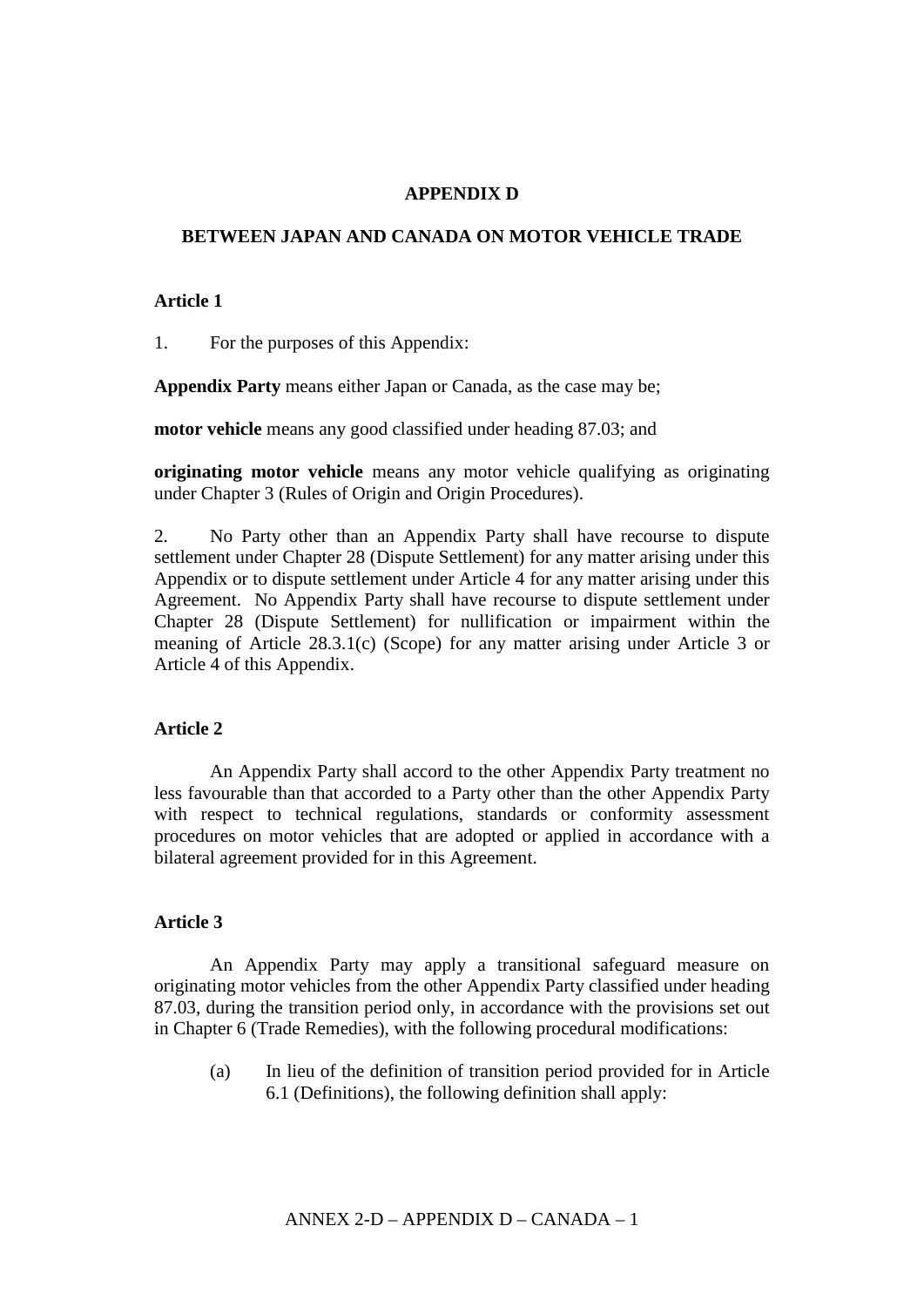**transition period** means the period beginning on the date of entry into force of this Agreement with respect to Japan and Canada and ending on the date that is 12 years after the end of the period of the staged tariff elimination for a particular good.

(b) In lieu of Article 6.4.2 (Standards for a Transitional Safeguard Measure), the following shall apply:

Neither Appendix Party shall apply a transitional safeguard measure for a period exceeding three years, except that the period may be extended by up to two years if the competent authority of the Appendix Party that applies the measure determines, in conformity with the procedures set out in Article 6.5 (Investigation Procedures and Transparency Requirements), that the transitional safeguard measure continues to be necessary to prevent or remedy serious injury and to facilitate adjustment.

- (c) Paragraphs 4 and 6 of Article 6.4 (Standards for a Transitional Safeguard Measure) shall not apply.
- (d) In lieu of paragraphs 1 and 2 of Article 6.7 (Compensation), the following shall apply:
	- (i) An Appendix Party applying a transitional safeguard measure shall consult with the other Appendix Party in order to mutually agree on appropriate trade liberalising compensation in the form of concessions that have substantially equivalent trade effects or equivalent to the value of the additional duties expected to result from the transitional safeguard measure. The Appendix Party shall provide an opportunity for those consultations no later than 30 days after the application of the transitional safeguard measure;
	- $(ii)$  If the consultations under subparagraph  $(d)(i)$  do not result in an agreement on trade liberalising compensation within 30 days after the consultations begin, the Appendix Party against whose good the transitional safeguard measure is applied may suspend the application of substantially equivalent concessions to the trade of the Appendix Party applying the transitional safeguard measure; and
	- (iii) The right of suspension referred to in subparagraph  $(d)(ii)$ shall not be exercised for the first 24 months during which a transitional safeguard measure is in effect, provided that the transitional safeguard measure conforms to the provisions of this Agreement.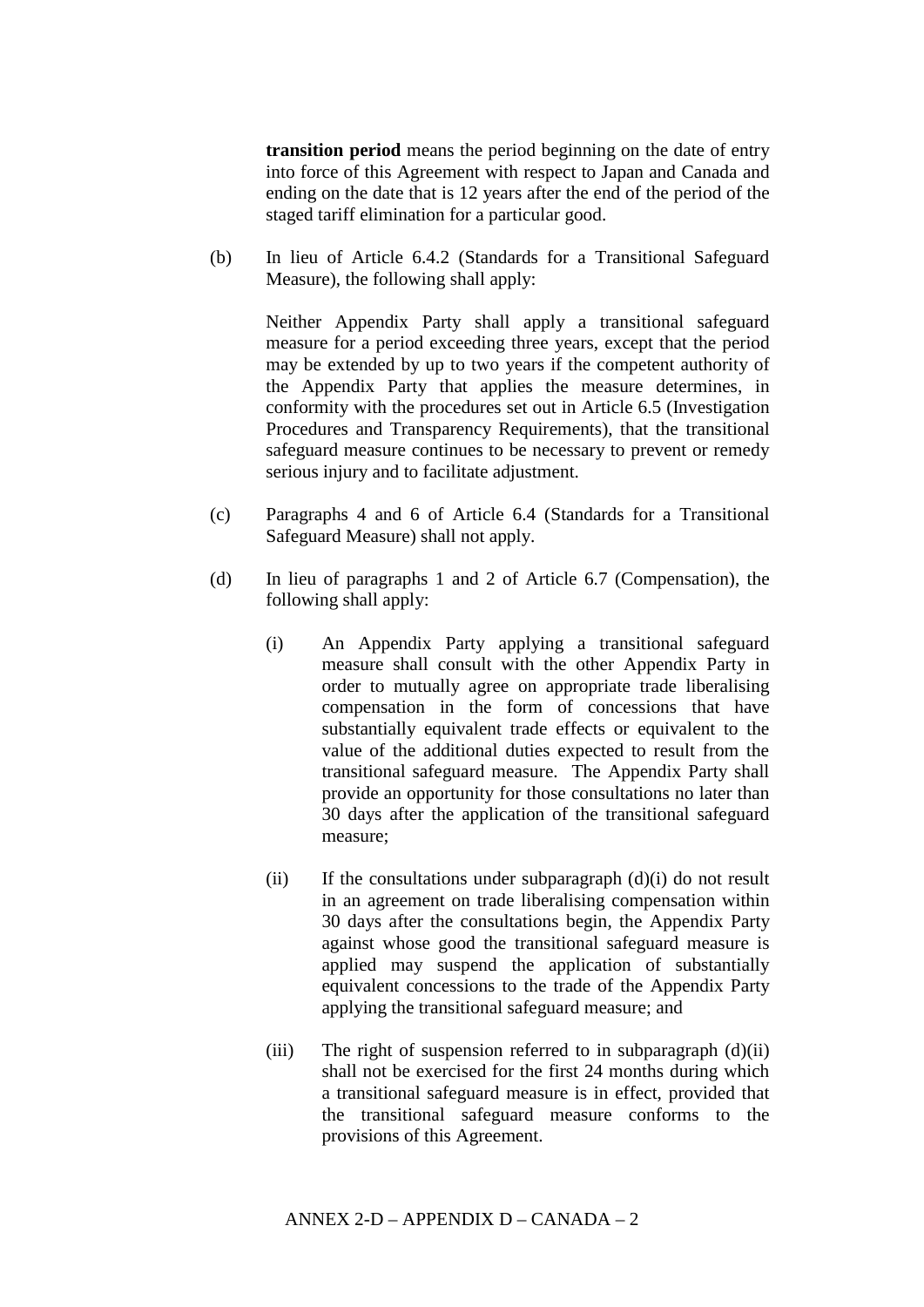## **Article 4**

<u>.</u>

1. For the purposes of this Article, the definitions set out in Article 28.1 (Definitions) shall apply, *mutatis mutandis*. 1

2. With respect to any matter described in Article 28.3 (Scope) that relates to motor vehicles, an Appendix Party may initiate the dispute settlement procedures set out in this Article in lieu of the procedures provided for in Article 28.4 (Choice of Forum), Article 28.5 (Consultations), Article 28.6 (Good Offices, Conciliation and Mediation), Article 28.7 (Establishment of a Panel), Article 28.8 (Terms of Reference), Article 28.9 (Composition of Panels), Article 28.10 (Qualifications of Panellists), Article 28.11 (Roster of Panel Chairs and Party Specific Lists), Article 28.12 (Function of Panels), Article 28.13 (Rules of Procedure for Panels), Article 28.14 (Third Party Participation), Article 28.15 (Role of Experts), Article 28.16 (Suspension or Termination of Proceedings), Article 28.17 (Initial Report), Article 28.18 (Final Report), Article 28.19 (Implementation of Final Report), Article 28.20 (Non-Implementation – Compensation and Suspension of Benefits) and Article 28.21 (Compliance Review). 2

- 3. (a) An Appendix Party may request consultations with the other Appendix Party with respect to any matter described in paragraph 2. The Appendix Party making the request for consultations shall do so in writing, and shall set out the reasons for the request, including identification of the actual or proposed measure or other matter at issue and an indication of the legal basis for the complaint. The requesting Appendix Party shall circulate the request concurrently to the other Parties through the overall contact points designated under Article 27.5.1 (Contact Points).
	- (b) The Appendix Party to which a request for consultations is made shall, unless the Appendix Parties agree otherwise, reply in writing to the request no later than seven days after the date of its receipt of the request. 3 That Appendix Party shall circulate its reply

<sup>1</sup> For the purposes of this paragraph, the references to "Article 28.5.1 (Consultations)", "Article 28.7 (Establishment of a Panel)" and "Article 28.7.1 (Establishment of a Panel) " in Article 28.1 (Definitions) shall be deemed to read "paragraph 3", "paragraph 4" and "paragraph 4(a)", respectively.

 $2^2$  For greater certainty, no Appendix Party shall have recourse to dispute settlement under this Article for any matter for which it shall not have recourse to dispute settlement under Chapter 28 (Dispute Settlement).

 $3$  For greater certainty, if the Appendix Party to which a request for consultations is made does not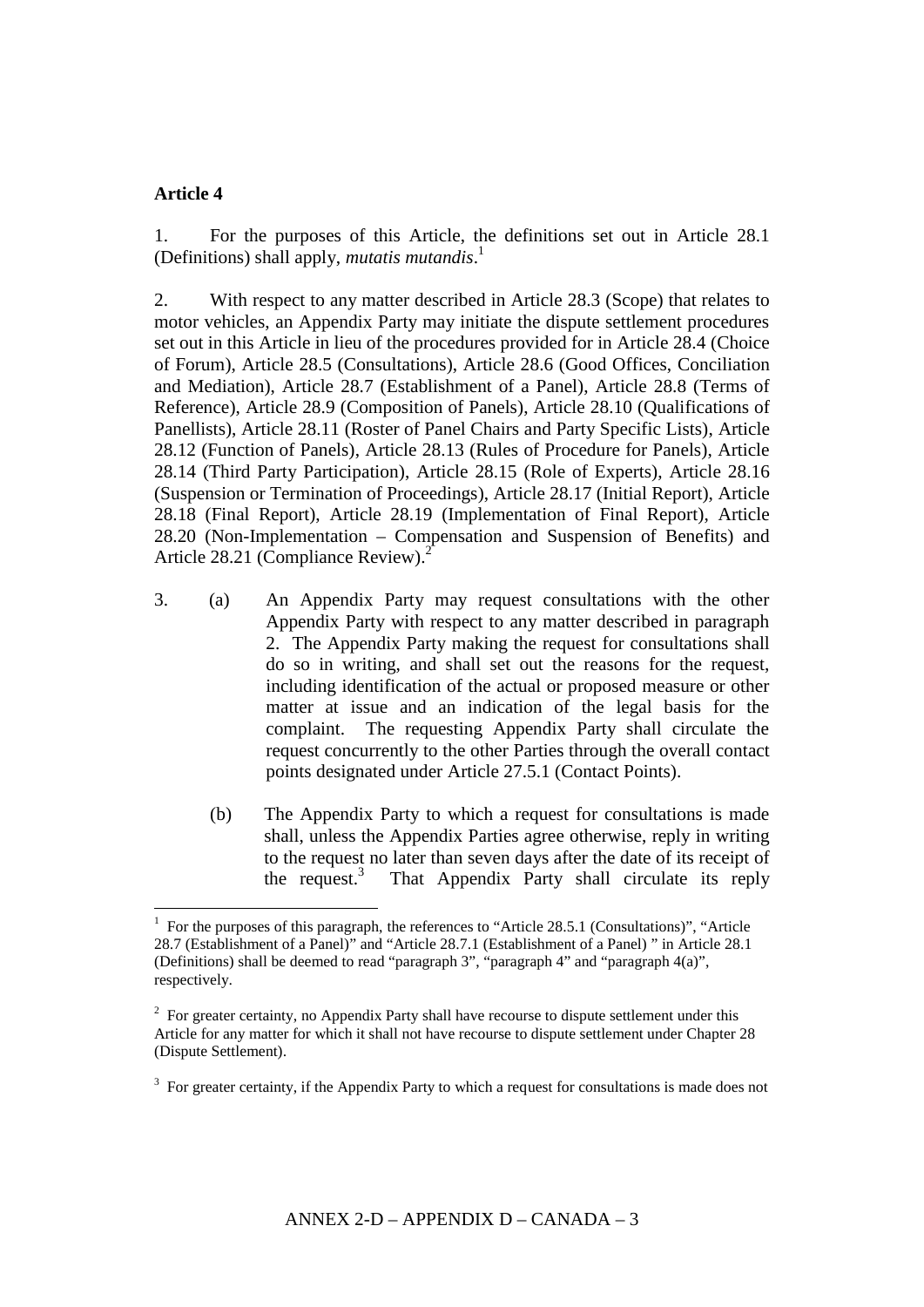concurrently to the other Parties through the overall contact points and enter into consultations in good faith.

- (c) Unless the Appendix Parties agree otherwise, they shall enter into consultations no later than 15 days after the date of receipt of the request.
- (d) Unless the Appendix Parties agree otherwise, paragraphs 5 through 8 of Article 28.5 (Consultations) shall apply, *mutatis mutandis*, 4 to the consultations under this paragraph.
- 4. (a) An Appendix Party that requested consultations under paragraph 3(a) may request, by means of a written notice addressed to the other Appendix Party, the establishment of a panel if the Appendix Parties fail to resolve the matter within a period of 30 days after the date of receipt of the request for consultations under paragraph 3(a).
	- (b) The complaining Appendix Party shall circulate the request concurrently to the other Parties through the overall contact points designated under Article 27.5.1 (Contact Points).
	- (c) Paragraphs 3, 4 and 7 of Article 28.7 (Establishment of a Panel) shall apply, *mutatis mutandis*, to the establishment of a panel. Unless the Appendix Parties agree otherwise, the panel shall be composed in a manner consistent with this Article and, subject to the time frames set out in paragraph 6, the Rules of Procedure.
- 5. (a) Unless the Appendix Parties agree otherwise no later than 15 days after the date of delivery of the request for the establishment of a panel, the terms of reference shall be to:
	- (i) examine, in the light of the relevant provisions of this Agreement, the matter referred to in the request for the establishment of a panel under paragraph 4(a); and
	- (ii) make findings and determinations, and any jointly requested recommendations, together with its reasons therefor, as provided for in Article 28.17.4 (Initial Report) as applied pursuant to paragraph 8.
	- (b) If, in its request for the establishment of a panel, the complaining Appendix Party claims that a measure nullifies or impairs benefits

The subset of this subparagraph, the references to "this Article" in paragraphs 6 and 7 of 4 and 7 of Article 28.5 (Consultations) shall be deemed to read "this paragraph".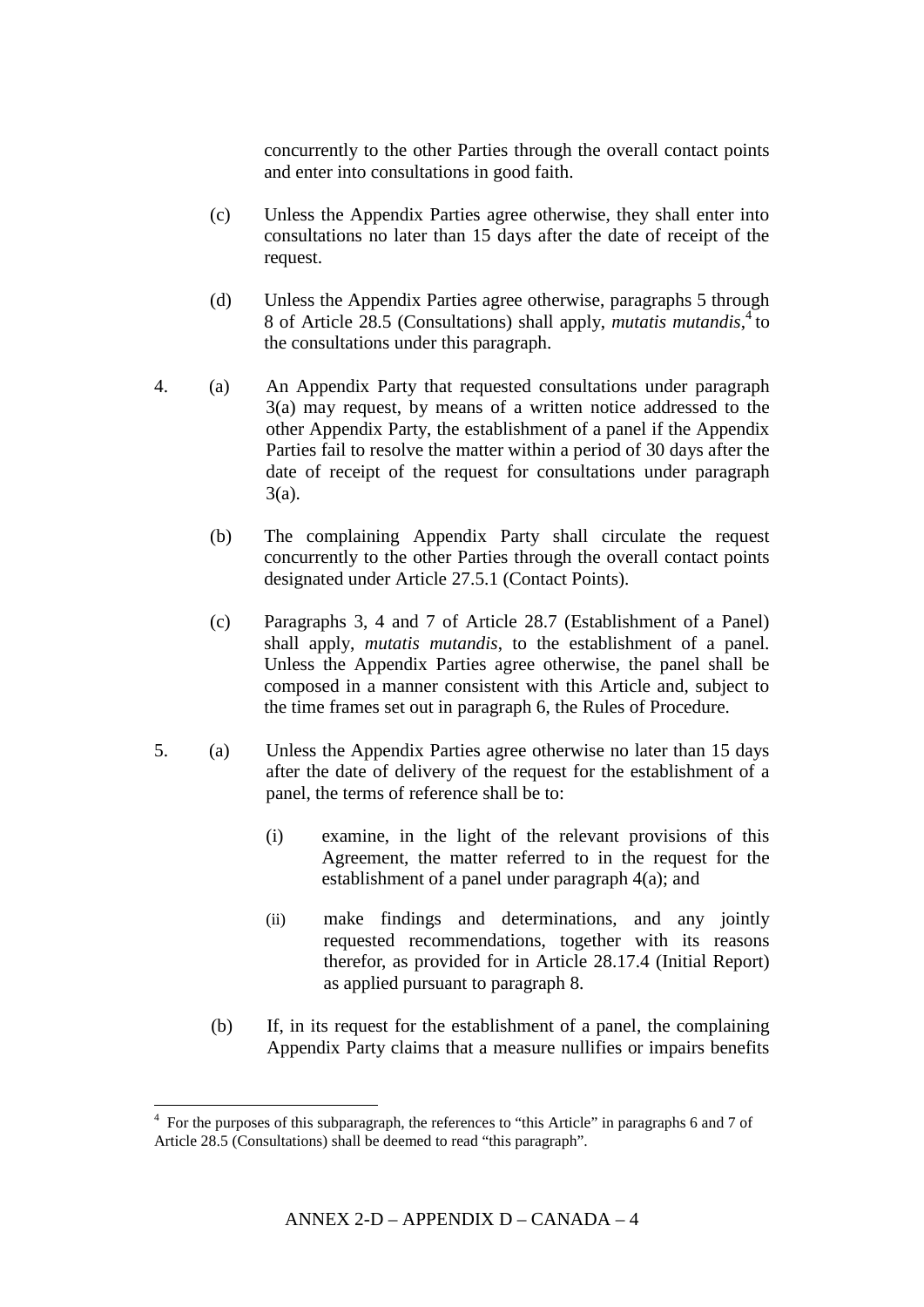within the meaning of Article 28.3.1(c) (Scope), the terms of reference shall so indicate.

- 6. (a) A panel shall be composed of three members.
	- (b) Unless the Appendix Parties agree otherwise, they shall apply the following procedures to compose a panel:
		- (i) Within a period of 15 days after the date of delivery of the request for the establishment of a panel under paragraph 4(a), the complaining Appendix Party, on the one hand, and the responding Appendix Party, on the other, shall each appoint a panellist and notify each other of those appointments.
		- (ii) If the complaining Appendix Party fails to appoint a panellist within the period specified in subparagraph (b)(i), the dispute settlement proceedings shall lapse at the end of that period.
		- (iii) If the responding Appendix Party fails to appoint a panellist within the period specified in subparagraph (b)(i), the complaining Appendix Party shall select the panellist not yet appointed:
			- (A) from the responding Appendix Party's list established under Article 28.11.9 (Roster of Panel Chairs and Party Specific Lists);
			- (B) if the responding Appendix Party has not established a list under Article 28.11.9 (Roster of Panel Chairs and Party Specific Lists), from the roster of panel chairs established under Article 28.11 (Roster of Panel Chairs and Party Specific Lists); or
			- (C) if the responding Appendix Party has not established a list under Article 28.11.9 (Roster of Panel Chairs and Party Specific Lists) and no roster of panel chairs has been established under Article 28.11 (Roster of Panel Chairs and Party Specific Lists), by random selection from a list of three candidates, who are not nationals of the complaining Appendix Party, nominated by the complaining Appendix Party,

no later than 20 days after the date of delivery of the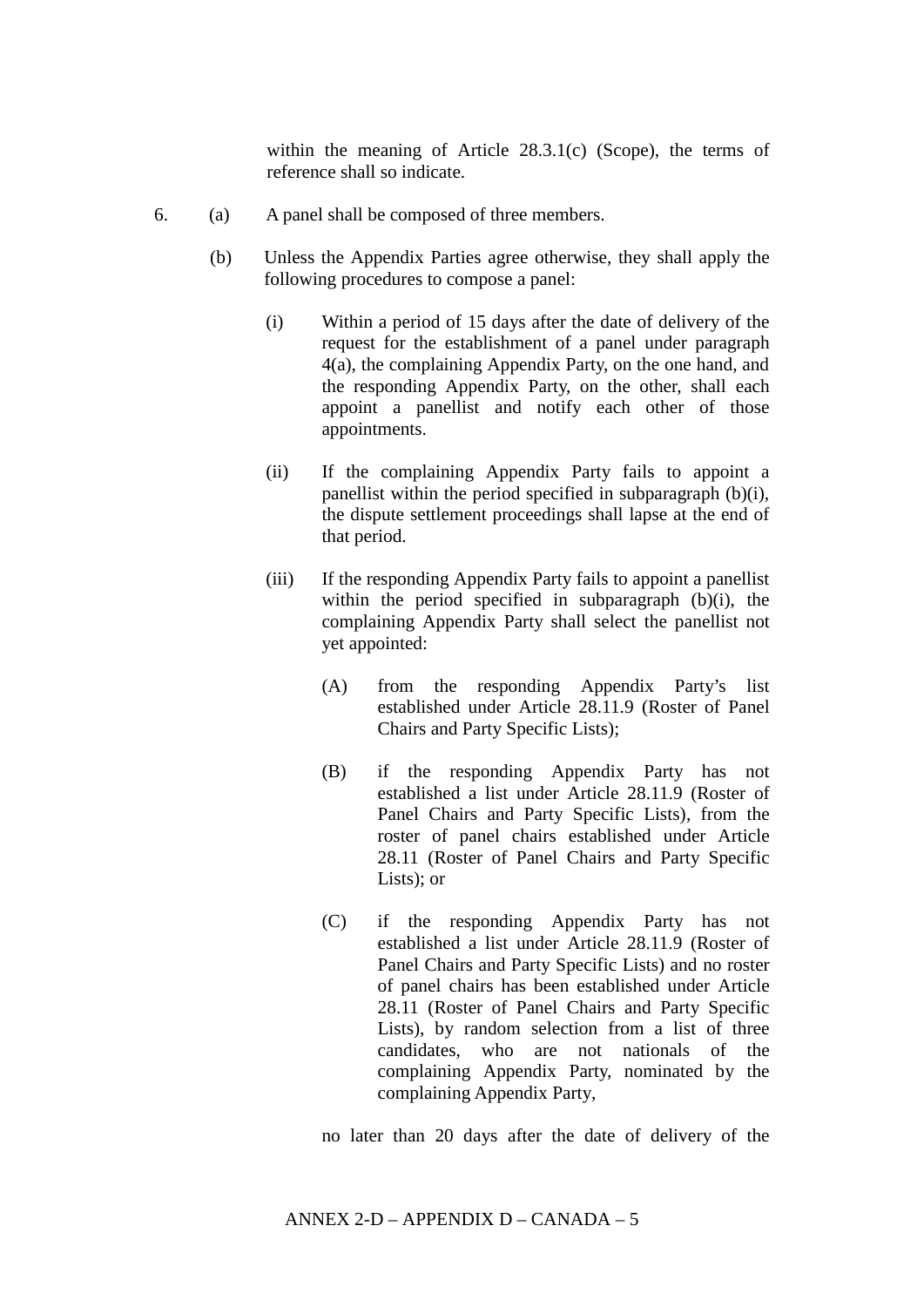request for the establishment of a panel under paragraph 4(a).

- (iv) For appointment of the third panellist, who shall serve as chair:
	- (A) the Appendix Parties shall endeavour to agree on the appointment of a chair;
	- (B) if the Appendix Parties fail to appoint a chair under subparagraph  $(b)(iv)(A)$  within a period of 15 days after the date of delivery of the request for the establishment of the panel under paragraph 4(a), the Appendix Parties shall select the chair by random selection from the roster established under Article 28.11 (Roster of Panel Chairs and Party Specific Lists) within a period of 20 days after the date of delivery of the request for the establishment of the panel; or
	- (C) if a roster has not been established under Article 28.11 (Roster of Panel Chairs and Party Specific Lists), and subparagraphs  $(b)(iv)(A)$  and  $(B)$  cannot apply, each Appendix Party may nominate up to three candidates. The chair shall be randomly selected from those candidates that are nominated within a period of 20 days after the date of delivery of the request for the establishment of a panel under paragraph 4(a).
	- (D) The chair shall not be a national of either Appendix Party and any nationals of the Appendix Parties appointed to the roster established under Article 28.11 (Roster of Panel Chairs and Party Specific Lists) shall be excluded from a selection process under subparagraph (b)(iv).
- (v) If a panellist selected under subparagraph (b)(iii) or (iv)(B) is unable to serve on the panel, the Appendix Parties shall meet no later than five days after the date of learning that the panellist is unavailable to select another panellist from among the remaining members of the list (in the case of subparagraph  $(b)(iii)$  or the roster (in the case of subparagraph  $(b)(iv)(B)$ ).
- (vi) If a panellist appointed under this paragraph resigns or becomes unable to serve on the panel, either during the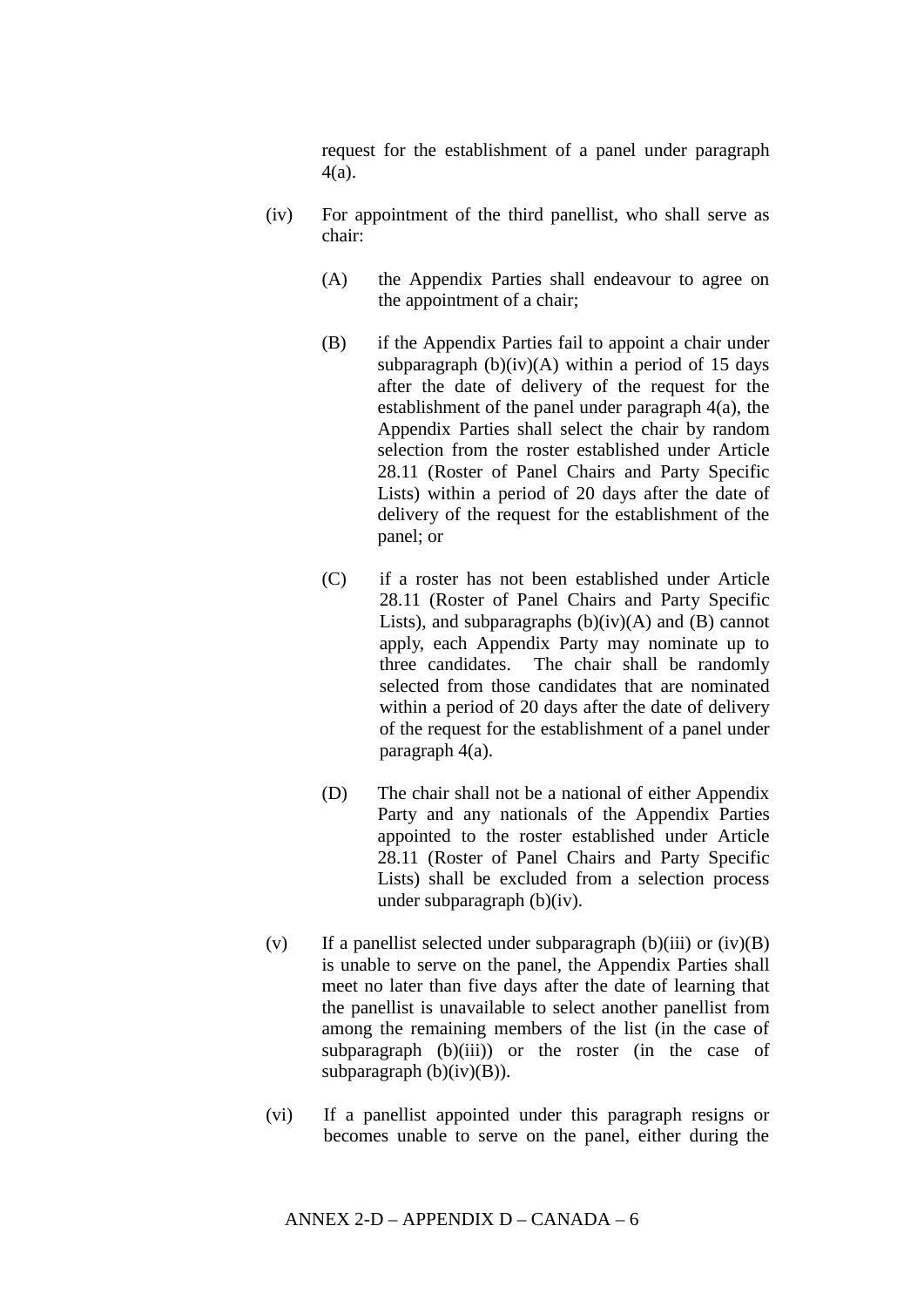course of proceeding or when the panel is reconvened under paragraph 13 or Article 28.21 (Compliance Review) as applied under paragraph 12, 17 or 18, a replacement panellist shall be appointed within 12 days in accordance with the selection procedures prescribed in this subparagraph for the appointment of the original panellist. The replacement shall have all the powers and duties of the original panellist. The work of the panel shall be suspended pending the appointment of the replacement panellist, and all time frames set out in this Article and in the Rules of Procedure shall be extended by the amount of time that the work was suspended.

(vii) Paragraphs 4, 5 and 10 of Article 28.9 (Composition of Panels) shall apply, *mutatis mutandis*<sup>5</sup> to the selection procedures.

7. All panellists shall meet the requirements set out in Article 28.10.1 (Qualifications of Panellists). An individual shall not serve as a panellist for a dispute in which that person has participated under Article 28.6 (Good Offices, Conciliation, and Mediation) as applied pursuant to paragraph 8.

8. Unless the Appendix Parties agree otherwise, Article 28.4 (Choice of Forum), Article 28.6 (Good Offices, Conciliation and Mediation), Article 28.12 (Function of Panels), Article 28.15 (Role of Experts), Article 28.16 (Suspension or Termination of Proceedings), Article 28.17 (Initial Report) and Article 28.18 (Final Report) shall apply, *mutatis mutandis*, 6 to panel proceedings under this Article, except that:

- (a) with respect to Article 28.17.3 (Initial Report), the panel shall present an initial report to the Appendix Parties no later than 100 days after the date of the appointment of the last panellist;
- (b) with respect to Article 28.17.4 (Initial Report), the panel shall also make a determination as to whether the non-conformity or the nullification or impairment, if any, has materially affected the sale, offering for sale, purchase, transportation, distribution or use of originating motor vehicles from the complaining Appendix Party;

1

 $5$  For the purposes of subparagraph (b)(vii), the reference to "this Article" in Article 28.9.10 (Composition of Panels) shall be deemed to read "this paragraph".

<sup>&</sup>lt;sup>6</sup> For the purposes of this paragraph, the reference to "Article 28.7 (Establishment of a Panel)" in Article 28.6.4 (Good Offices, Conciliation and Mediation) shall be deemed to read "paragraph 4", the references to "this Chapter" in Article 28.12.2 (Function of Panels) and Article 28.16.1 (Suspension or Termination of Proceedings) shall be deemed to read "this Article" and the reference to "paragraph 3" in Article 28.17.5 (Initial Report) shall be deemed to read "paragraph 8  $(a)$ ".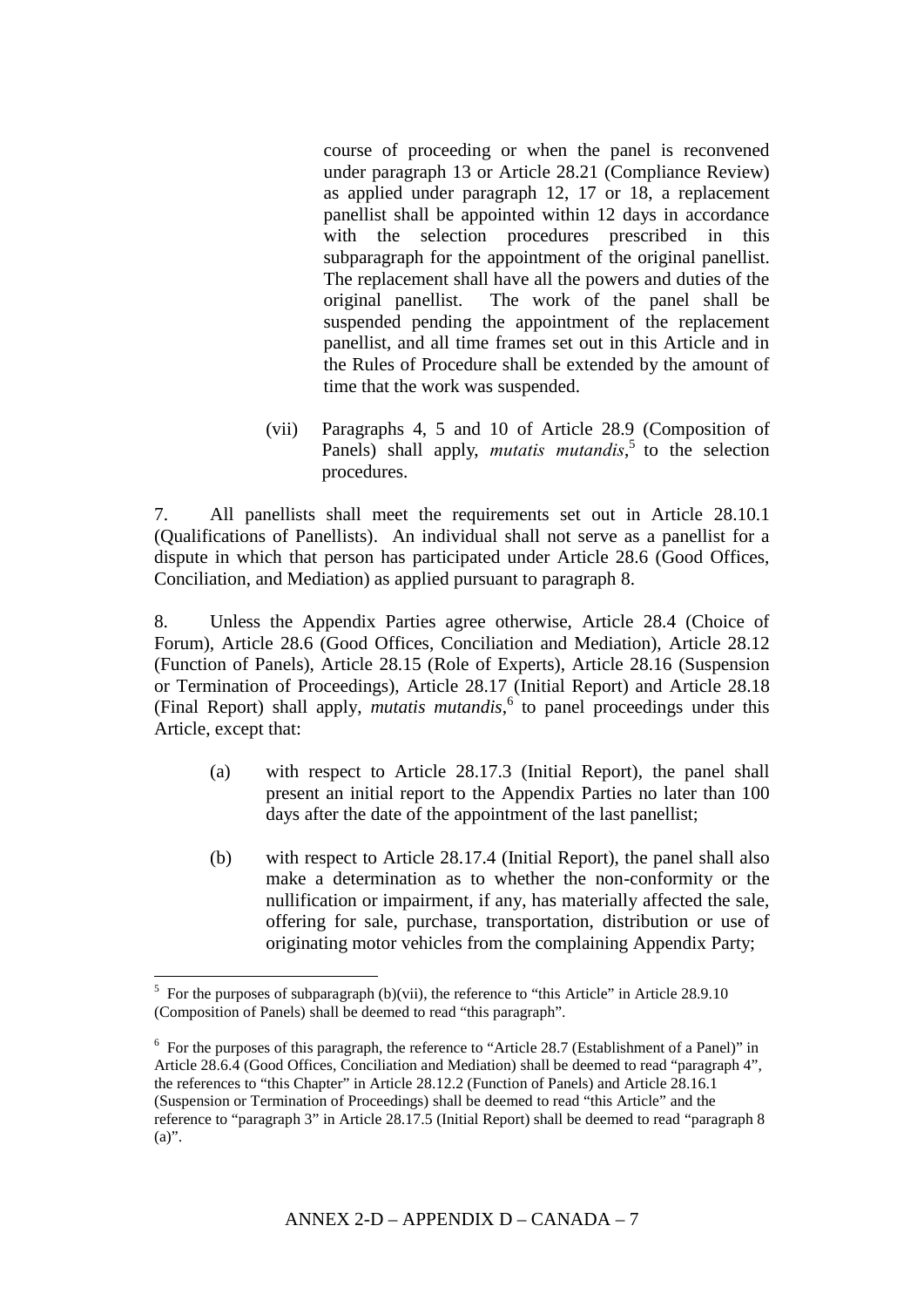- (c) with respect to Article 28.17.7 (Initial Report), an Appendix Party may submit written comments to the panel on its initial report no later than 10 days after the presentation of the initial report or within another period as the Appendix Parties may agree; and
- (d) with respect to Article 28.18.1 (Final Report), the panel shall present a final report to the Appendix Parties, including any separate opinions on matters not unanimously agreed, no later than 20 days after presentation of the initial report. After taking any steps to protect confidential information, and no later than 15 days after the presentation of the final report, the Appendix Parties shall release the final report to the public.
- 9. Unless the Appendix Parties agree otherwise1 0 0 1 171.41 616.9 Tm2e ot6.9.7048fitps2e.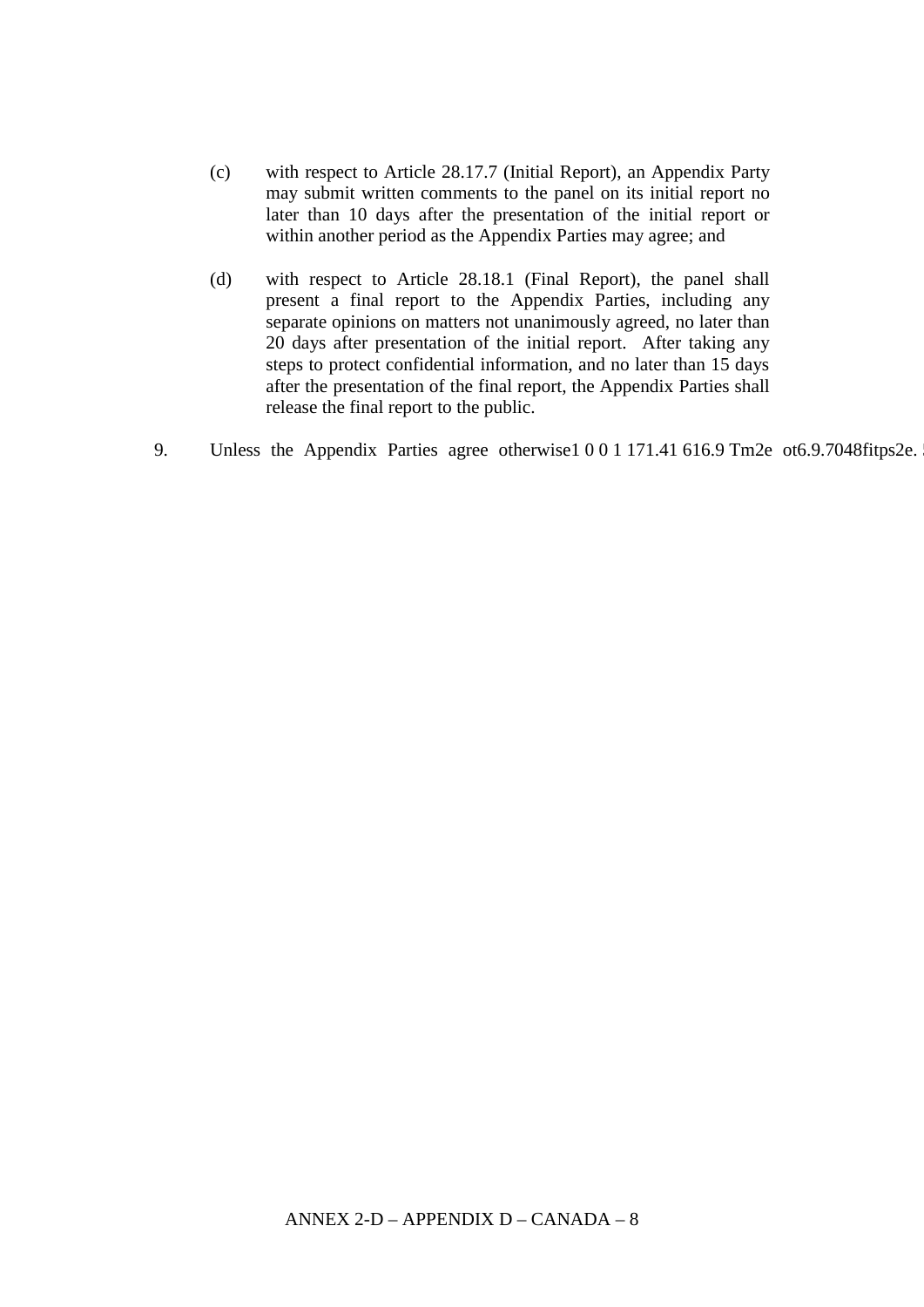eliminate the non-conformity or nullification or impairment if it is not practicable to do so immediately.

- (c) Unless the Appendix Parties agree otherwise, the reasonable period of time shall be:
	- (i) six months from the presentation of the final report under Article 28.18.1 (Final Report) as applied pursuant to paragraph 8; or
	- (ii) if elimination of the non-conformity or nullification or impairment requires amendment of laws or regulations adopted by the Diet of Japan or the Parliament of Canada, or the legislative body of local subdivision, 12 months from the presentation of the final report.
- 11. (a) The responding Appendix Party shall, if requested by the complaining Appendix Party, enter into negotiations with the complaining Appendix Party no later than 15 days after receipt of that request, with a view to developing mutually acceptable compensation, if:
	- (i) the responding Appendix Party has notified the complaining Appendix Party that it does not intend to eliminate the nonconformity or the nullification or impairment; or
	- (ii) following the expiry of the reasonable period of time set out in paragraph  $10(c)$ , there is disagreement between the Appendix Parties as to whether the responding Appendix Party has eliminated the non-conformity or the nullification or impairment.
	- (b) A complaining Appendix Party may suspend benefits in accordance with subparagraph (c) if the Appendix Parties have:
		- (i) been unable to agree on compensation within a period of 30 days after the period for developing compensation has begun in accordance with subparagraph (a); or
		- (ii) agreed on compensation but the complaining Appendix Party considers that the responding Appendix Party has failed to observe the terms of the agreement.
	- (c) A complaining Appendix Party may, at any time after the conditions set out in subparagraph (b) are met in relation to the complaining Appendix Party, provide a written notice to the responding Appendix Party that it intends to suspend benefits under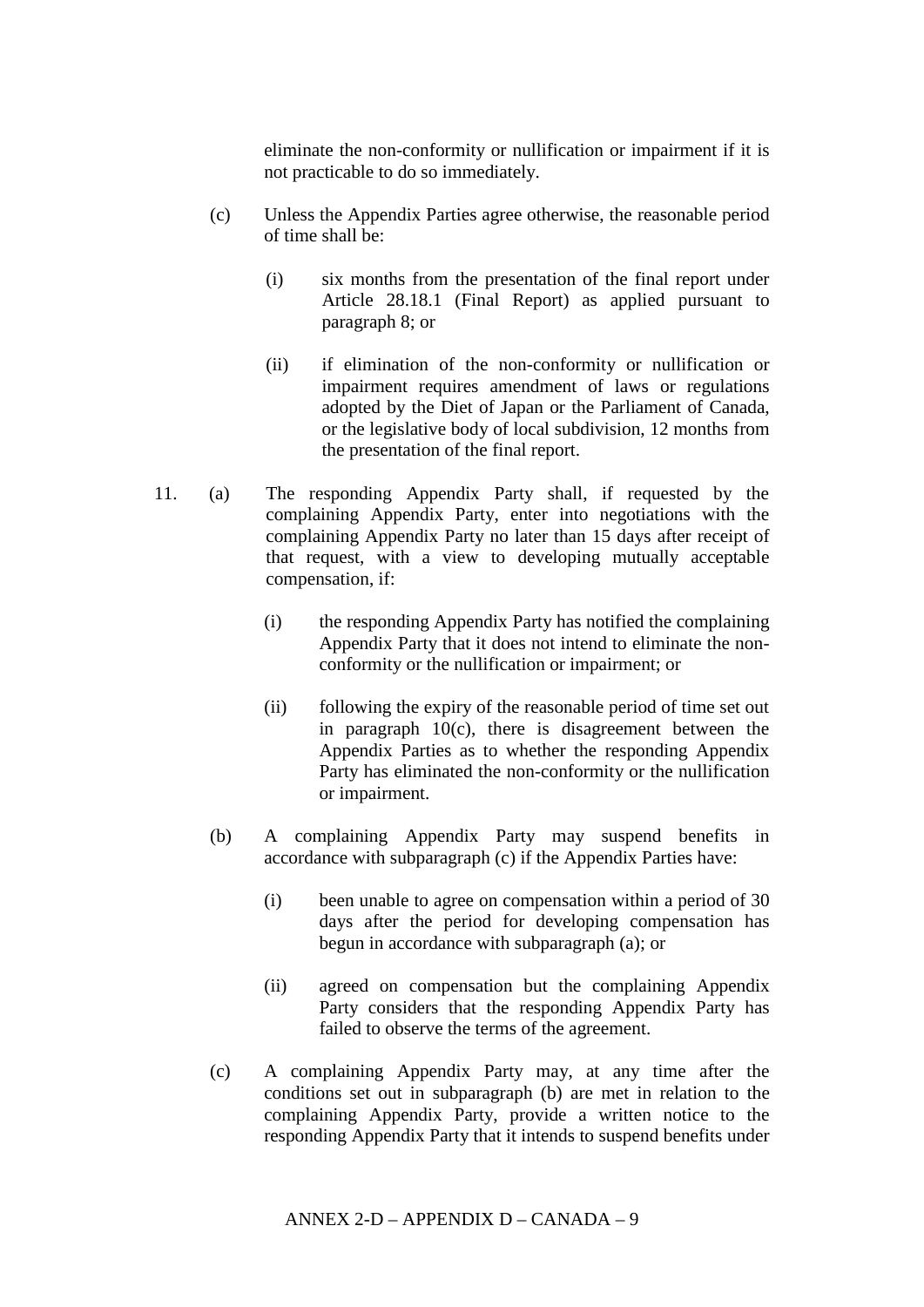paragraph 14 or 15. The notice shall specify the level of benefits that the complaining Appendix Party proposes to suspend. The complaining Appendix Party may begin suspending benefits in accordance with paragraph 14 or 15 after the date on which it provides the notice.

(d) Compensation and suspension of benefits shall be temporary measures. None of these measures is preferred to full implementation through elimination of the non-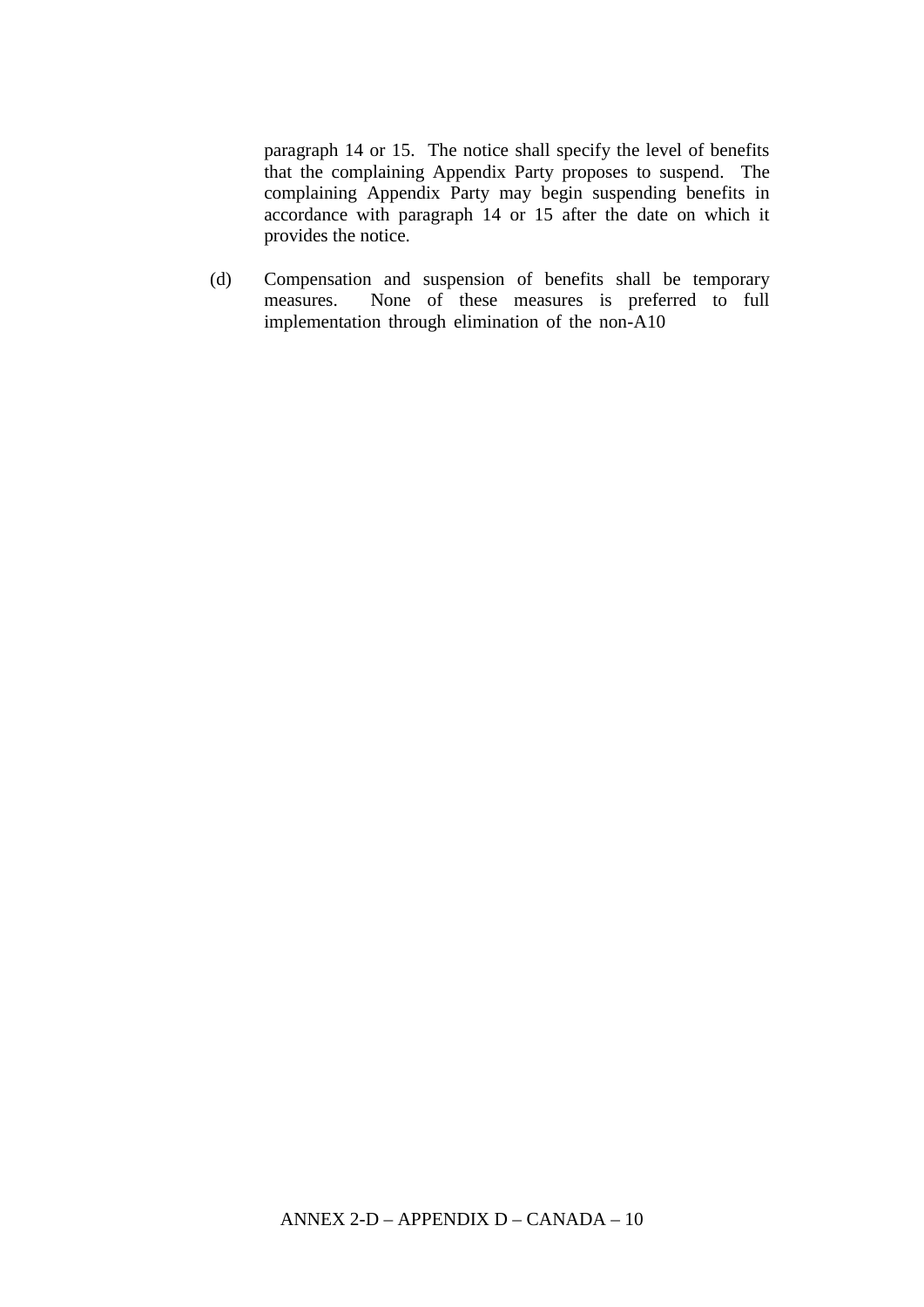- (i) the level of benefits of equivalent effect, as set out in Article 28.20.5 (Non-Implementation – Compensation and Suspension of Benefits); and
- (ii) if the prevailing most-favoured-nation applied rate of customs duty imposed by the complaining Appendix Party on motor vehicles classified under heading 87.03 is zero per cent, the level of benefits equivalent to the effect of application by the responding Appendix Party of its prevailing most-favoured-nation applied rate of customs duty on motor vehicles classified under heading 87.03.

14. Unless the panel has determined that the responding Appendix Party has eliminated the non-conformity or the nullification or impairment, 30 days after the later of:

- (a) the date on which the complaining Appendix Party provides the notice under paragraph 11(c); or
- (b) if the responding Appendix Party requests that the panel be reconvened to consider the matter under paragraph 13(a)(ii), the date that the panel issues its determination under paragraph 13,

the complaining Appendix Party may increase the rate of customs duty on originating motor vehicles from the responding Appendix Party classified under heading 87.03 to a level not to exceed the prevailing most-favourednation applied rate of customs duty on those motor vehicles, for a period of up to 100 days following the 30-day period.

- 15. Unless the panel has determined that the responding Appendix Party has eliminated the non-conformity or the nullification or impairment:
	- (a) if the panel determines the level of benefits under paragraph 13(b), 30 days after the later of the date on which the complaining Appendix Party provides the notice under paragraph 11(c) or the date that the panel issues its determination under paragraph 13, the complaining Appendix Party may:
		- (i) increase the rate of customs duty on originating motor vehicles from the responding Appendix Party classified under heading 87.03 up to the level the panel has determined under paragraph 13(b)(i); or
		- (ii) if the prevailing most-favoured-nation applied rate of customs duty imposed by the complaining Appendix Party on motor vehicles under heading 87.03 is zero per cent, suspend the application to the responding Appendix Party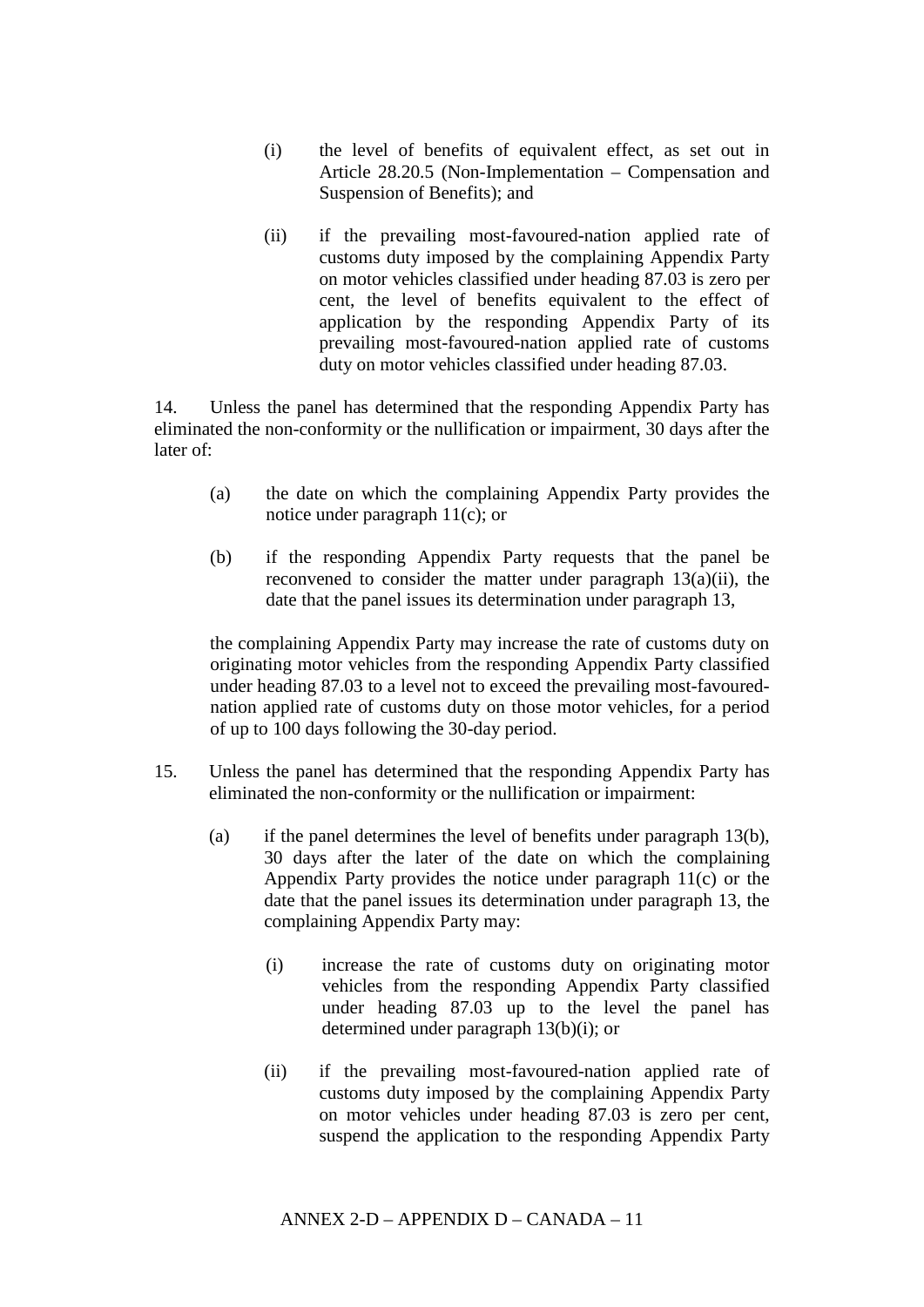of benefits with respect to originating goods from the responding Appendix Party:

- (A) up to the level the panel has determined under paragraph  $13(b)(i)$ ; and
- (B) up to the level the panel has determined under paragraph  $13(b)(ii)$  for a period of up to 100 days following the 30-day period,

and

(b) if the responding Appendix Party does not request that the panel be reconvened to consider the matter under paragraph 13(a)(i) or the panel has not determined the level under paragraph 13(b), after the 30-day period, the complaining Appendix Party may suspend the application to the responding Appendix Party of benefits up to the level the complaining Appendix Party has proposed to suspend under paragraph 11(c),

provided that the increased rate of customs duty applied to any goods under this paragraph shall not exceed the prevailing most-favoured-nation applied rate of customs duty on such goods.

16. As long as the complaining Appendix Party is applying the increased rate of customs duty under paragraph 14, it shall not suspend the application to the responding Appendix Party of benefits under paragraph 15.

17. Unless the Appendix Parties agree otherwise, Article 28.21 (Compliance Review) shall apply, *mutatis mutandis*, 8 to compliance review.

18. If a final report is presented after the 10-year period beginning on the date of entry into force of this Agreement, the procedures provided for in paragraphs 3 through 7 of Article 28.19 (Implementation of Final Report), Article 28.20 (Non-Implementation – Compensation and Suspension of Benefits) and Article 28.21 (Compliance Review) shall apply, *mutatis mutandis*, in lieu of the procedures provided for in paragraphs 10 through 17.

**Article 5** 9

1

<sup>&</sup>lt;sup>8</sup> For the purposes of this paragraph, the references to "Article 28.20 (Non-Implementation – Compensation and Suspension of Benefits)" in Article 28.21 (Compliance Review) shall be deemed to read "paragraphs 11 and 13 through 16".

<sup>&</sup>lt;sup>9</sup> No Appendix Party shall have recourse to dispute settlement under Chapter 28 (Dispute Settlement) or Article 4 for any matter arising under this Article.